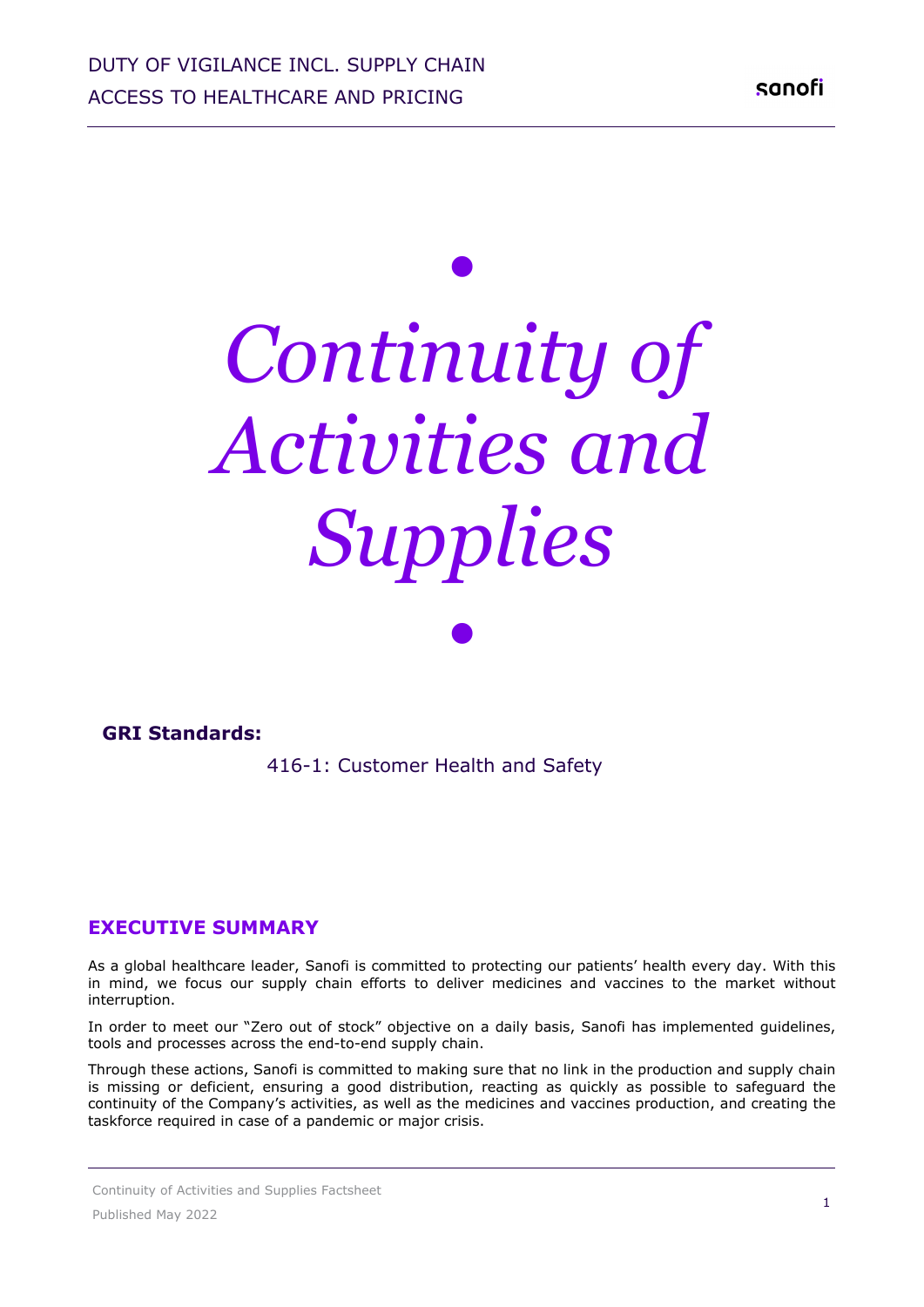## **TABLE OF CONTENTS**

| 2.1. ENSURING THE CONTINUITY OF THE SUPPLY CHAIN ON A DAILY   |
|---------------------------------------------------------------|
|                                                               |
| 2.3. ENSURING THE CONTINUITY OF ACTIVITIES IN CASE OF A MAJOR |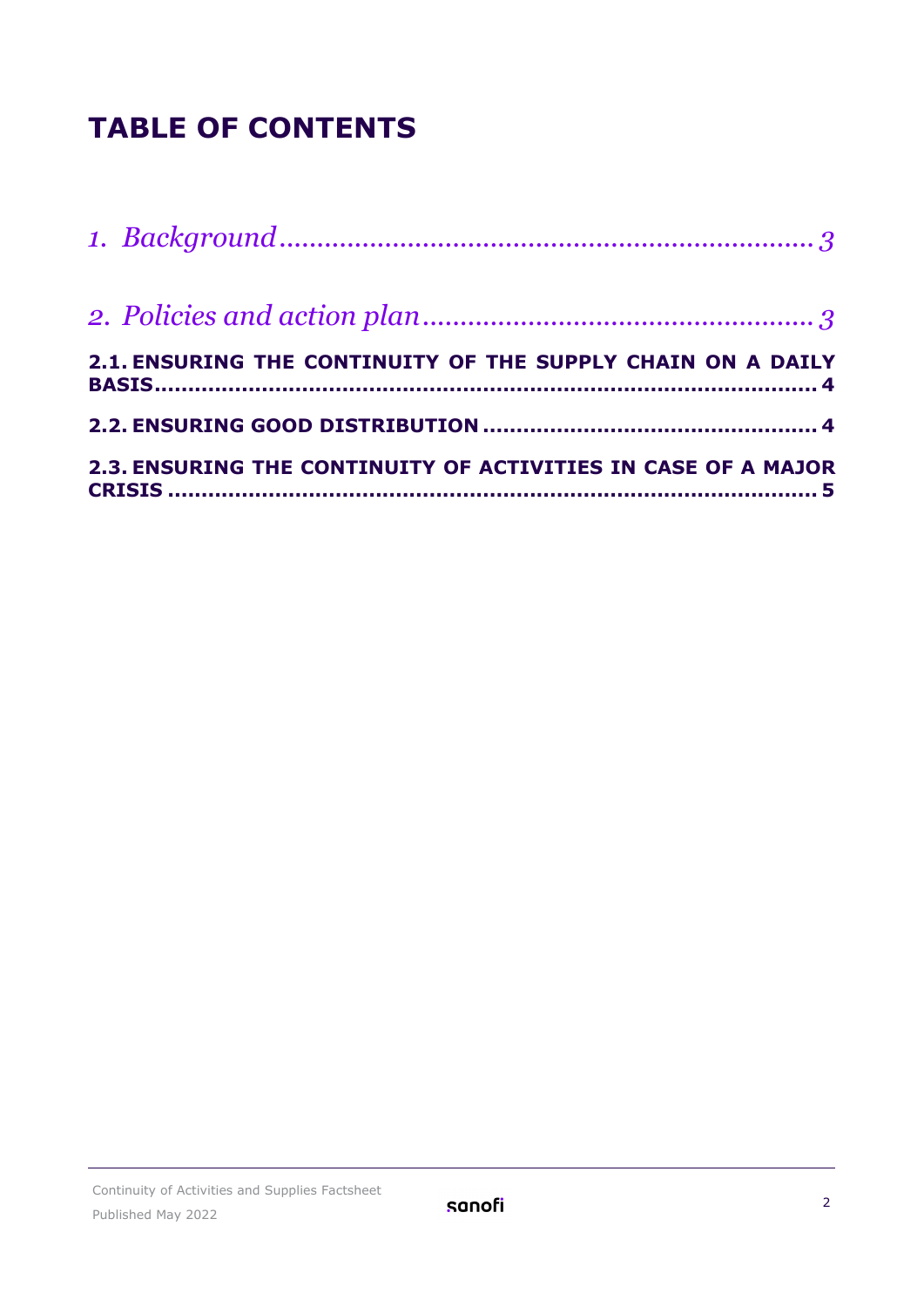## <span id="page-2-0"></span>*1. Background*

As a global healthcare leader, we are committed to organizing our supply chain so that it will deliver medicines and vaccines to the market without interruption, with the goal of protecting patients' health every day.

Global demand for medicines is rising, due to improved access to and development of healthcare in many regions of the world. While this is a good thing, it nevertheless raises issues about the capacity of manufacturing sites and their suppliers to adjust rapidly. Pressures on supplies of raw materials and active ingredients are intensifying, due in particular to more stringent environmental standards in China and other Asian countries. In the short term, this is causing the temporary shutdown of a number of manufacturing facilities, including some that supply active ingredients to the pharmaceutical industry. Tougher environmental regulations may temporarily reduce production capacity while manufacturing processes are upgraded. Finally, some of our products require long and complex production processes, and we may experience interruptions at any point in the chain.

We have for decades applied a regionalized production strategy in our network of in-house sites. Around two-thirds<sup>([1](#page-2-2))</sup> of the active ingredients in our products are manufactured within our in-house network, and our dependence on India and China is approximately 15%.

Our global service level on prescription products (general medicines and specialty care) is approximately 98.7%.

## <span id="page-2-1"></span>*2. Policies and action plan*

Industrial Affairs at Sanofi have a governance structure that establishes the sourcing policy for our products; their core mission is to select and allocate the resources of our in-house and third-party manufacturing networks. The sourcing policy lays down rules for securing production of the principal active ingredients and currently marketed products, and on back-up sites for products in the launch phase (double or triple in-house/third-party sourcing).

We also have a supply chain continuity program in place that applies in priority to vital medicines, new and key products, and to pandemics and other major crises.

The program evaluates supply chain risks (from raw materials sourcing to active ingredient manufacture and product shipment) and includes fallback plans. It is integrated with our supply chain, and with our global risk management approach. We also have an ongoing multidisciplinary process in place to analyze risks relating to the raw materials included in our products, and to the suppliers we source those materials from. This process is built into the governance of our supply chain continuity program, facilitating a coordinated approach to the referencing of suppliers and back-up manufacturing sites. This helps secure supply chain continuity by reducing mono-source risks and critical regional dependency.

Our Industrial Affairs Risk Committee, which includes representatives from our technological platforms and support functions (such as Quality, HSE, Procurement, Biological Platform, and Dispensing Systems Development), is tasked with identifying and evaluating major risks relating to our industrial operations, and with ensuring that action plans are implemented.

We have also set up a global operational committee to address the risk of product shortages; the committee coordinates and activates fallback solutions to reduce the risks and supports the process of notifying health authorities.

For vital products (i.e., Sanofi medicines and vaccines for which there is no therapeutic equivalent or local alternative available), we make every effort to ensure that they are always available in sufficient quantities. Our Global Medical Department has for several years been working with our subsidiaries to identify vital products in each country where we do business.

<span id="page-2-2"></span> $1$  This calculation relates only to chemical active ingredients, which tend to be manufactured in Asia. It does not include biological active ingredients or vaccines.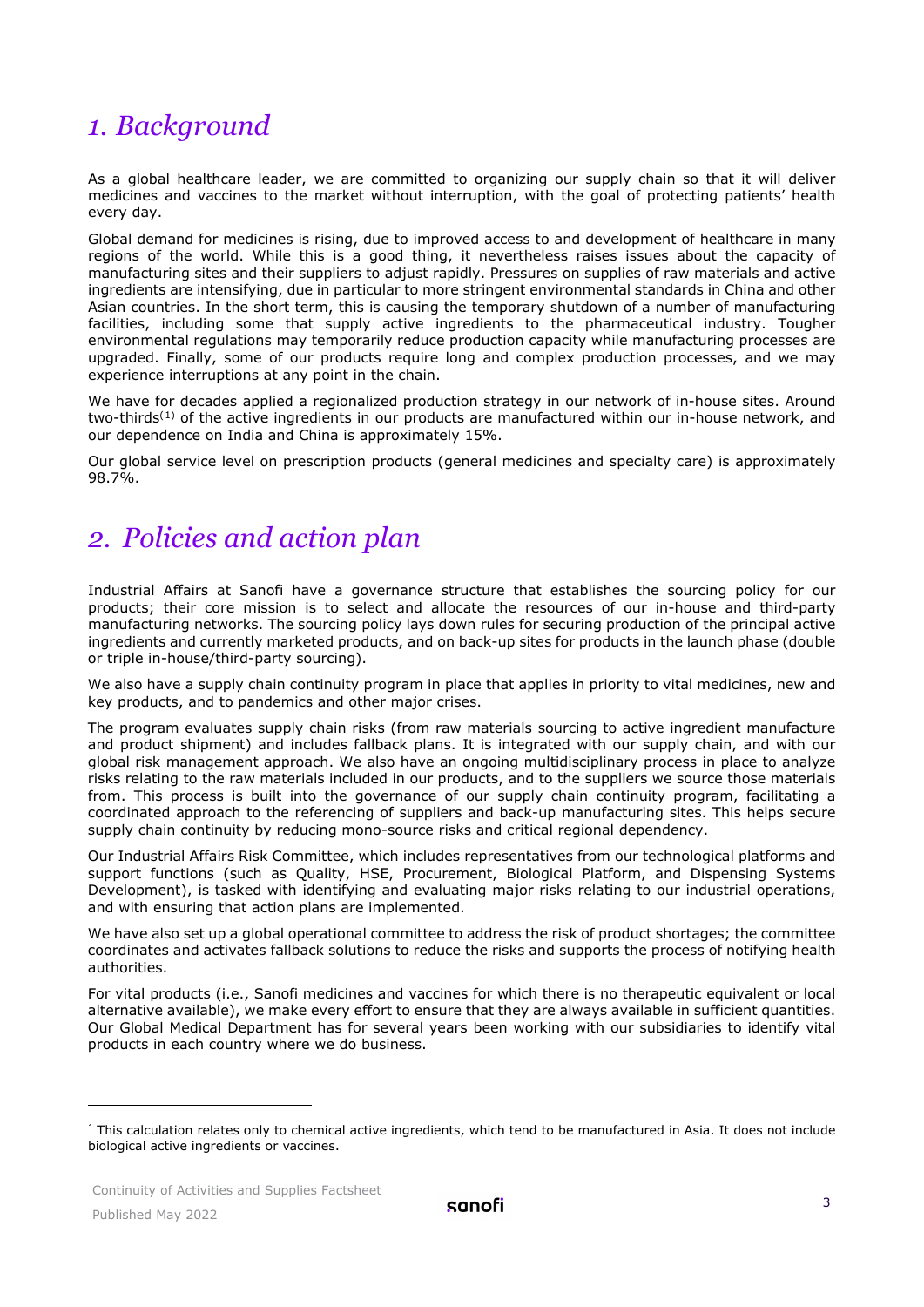This list can then be used to determine production priorities and emergency responses in the event of a pandemic, or of a major incident (such as fire or natural disaster) at one of our production sites.

## <span id="page-3-0"></span>**2.1. ENSURING THE CONTINUITY OF THE SUPPLY CHAIN ON A DAILY BASIS**

Sanofi has a range of instructions, tools and processes in place throughout the supply chain, which are subject to control and monitoring.

Sales & Operations Planning – Integrated Business Planning (S&OP – IBP) is the core tactical process operated within our organization. In this process, key players (marketing, sales, supply chain, industrial, finance, etc.) work together to identify, rank, decide, solve and plan actions to address the medium/longterm risks and opportunities around our portfolio.

It is based on sales forecasts (for up to 36 months) that are shared with all the stakeholders across the organization and includes an inventory policy that sets for each Sanofi subsidiary target inventory levels (of active ingredients, semi-finished and finished products) for all our products. The inventory policy is calibrated according to various criteria, such as product type (in particular, whether the product is identified as a vital medicine), the complexity of the manufacturing chain, or the number of sources of the various raw materials used. For example, a risk analysis conducted under the supply chain continuity program could lead us to constitute buffer stocks. The policy may also vary from one subsidiary to another, depending on specific circumstances in the country of operation.

At site level, sales forecasts are used to determine raw material and production needs for each product; careful resource planning is essential.

Once products have been manufactured and batch-released, they are shipped by our logistics organization, which combines in-house distribution centers and external service providers.

Our distribution centers deliver products through three main channels, depending on the country:

- **directly to pharmacies:**
- directly to hospitals; and
- to wholesalers.

To maintain a high level of customer service, we monitor a number of indicators throughout the supply chain that we can use to flag up potential risks or incidents with the various players.

In addition, we use long-term projections (from 36 months to five-ten years) to inform our investment decisions by giving us visibility on sales for a product, a region or a specific technology.

## <span id="page-3-1"></span>**2.2. ENSURING GOOD DISTRIBUTION**

In every country where we operate our own distribution centers, emergency plans are activated in the event of a supply chain interruption. All our distribution centers use the same information system, facilitating fallback solutions if one of our centers is temporarily out of action.

In countries where we outsource distribution, we apply rigorous selection procedures when referencing service providers, covering not only their financial health but also their service quality and compliance with HSE and CSR principles. If a potential risk is detected, we make sure we have alternative service providers. Over the last ten years, we have only had three major incidents (in Venezuela, the Netherlands and Korea), with no impact on patients.

The freight companies we use are subject to an audit before they can work with Sanofi and continue to be audited throughout their service term.

We use state-of-the-art techniques to track shipments and confirm delivery to the customer, including GPS tracking, real-time GPRS tracking and electronic signatures. Each center has a fallback plan, including a list of freight companies that can step in at any moment and be operational within 24 hours.

Continuity of Activities and Supplies Factsheet